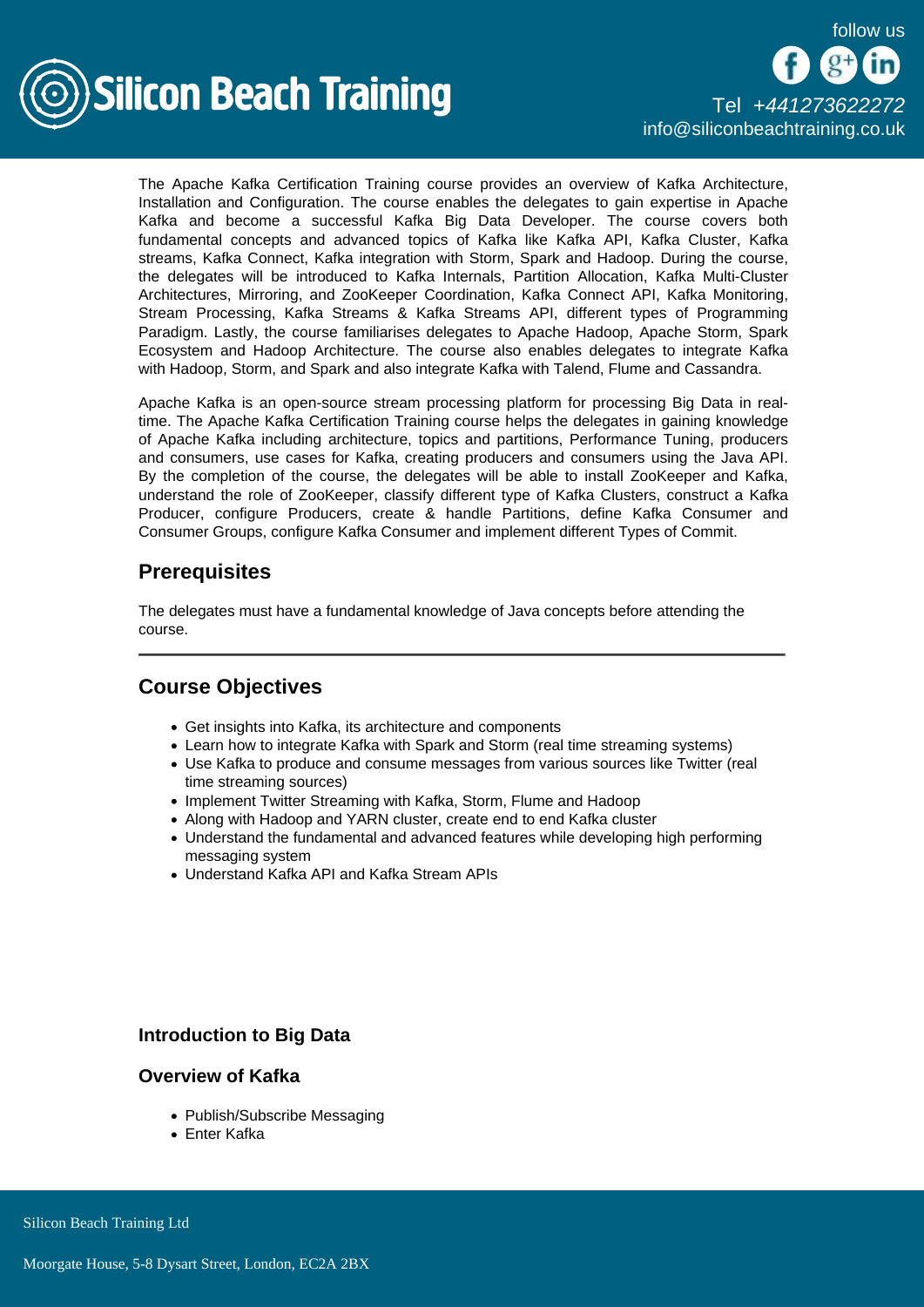

[Tel +44](tel:+441273622272)1273622272 [info@siliconbeachtraining.co.uk](/var/www/html/siliconbeachtraining.co.uk/public/mailTo:info@siliconbeachtraining.co.uk)

• The Data Ecosystem

### Installing Kafka

- Installing Java and Zookeeper
- Installing Kafka Broker
- Broker Configuration
- Hardware Selection
- Kafka Clusters

# Kafka Producers

- Creating a Kafka Producer
- Sending Message to Kafka
- Configuring Producers
- Serializers
- Partitions

# Kafka Consumers

- Create a Kafka Consumer
- Pool Loop
- Configuring Consumers
- Commits and Offsets
- Rebalance Listeners
- Deserializers

#### Kafka Internals

#### Reliable Data Delivery

- Reliability Guarantees
- Replication
- Broker Configuration
- Using Producers and Consumers in a Reliable System

#### Building Data Pipelines

#### Cross-Cluster Data Mirroring

- Use Cases of Cross-Cluster Mirroring
- Multicluster Architectures
- Apache Kafka's MirrorMaker

#### Administering and Monitoring Kafka

#### Stream Processing